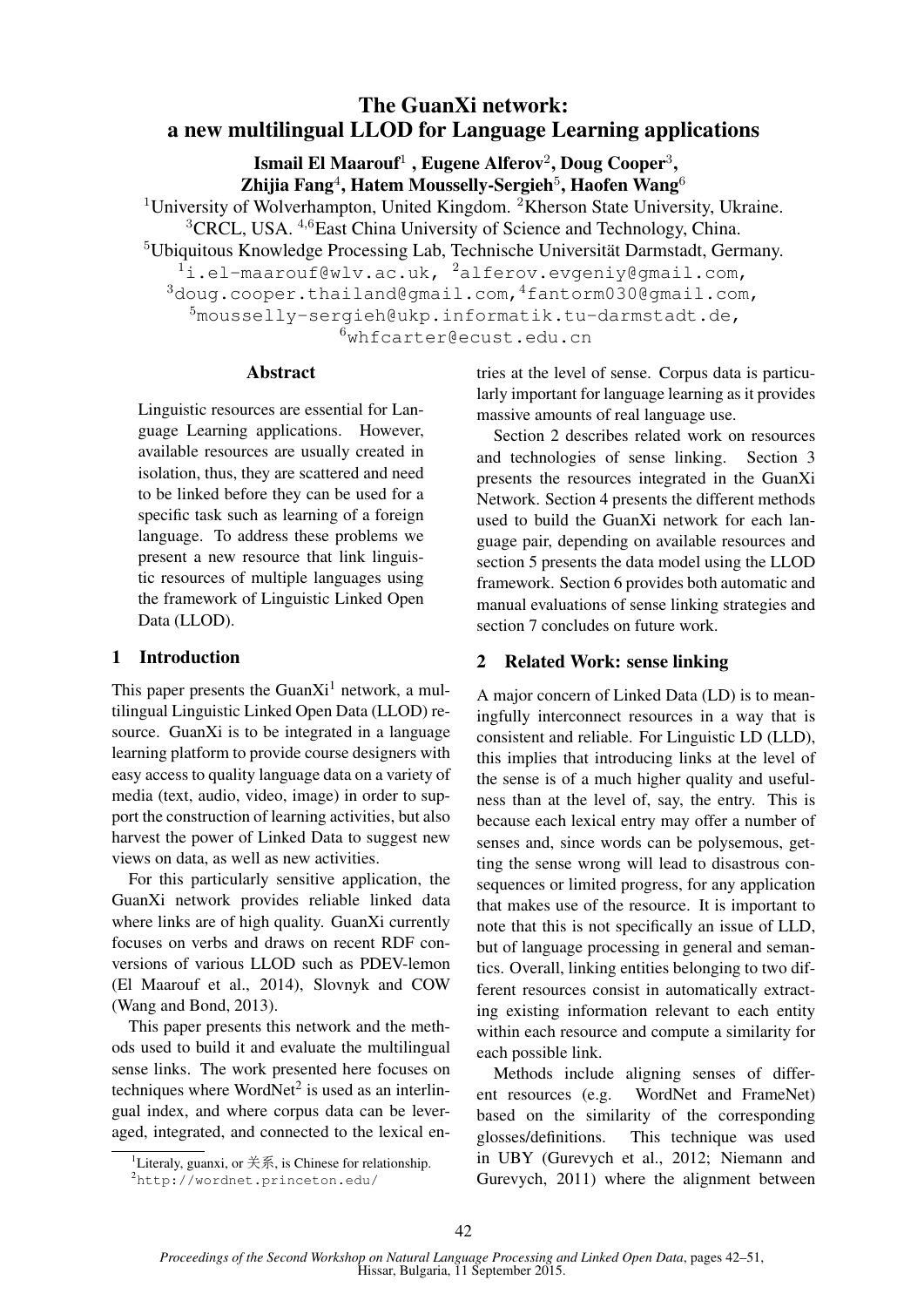two senses is determined based on the cosine similarity of their gloss representations. Another family of approaches for word-sense alignment uses graph methods, such as personalized page rank (PPR) (Agirre and Soroa, 2009), Dijkstra-WSA (Matuschek and Gurevych, 2013) and BabelNet (Navigli and Ponzetto, 2012).

Techniques for aligning senses from resources of different languages have also been proposed, mainly by applying Machine Translation to get translated glosses, and compute in a second step the similarity. This is, for instance, the method used in UBY to connect OmegaWiki and Word-Net (Gurevych et al., 2012; Bond and Foster, 2013). Because these methods rely on definitions, they are very similar to Lesk similarity variants in Word Sense Disambiguation (WSD) (Lesk, 1986; Banerjee and Pedersen, 2002), which compute the similarity between a definition and an example in order to assign the correct sense.

Following that, methods making use of corpus data have been proposed. BabelNet is the result of (among other things) harvesting sensetagged corpora and their automatic translation by Google Translate of WordNet annotated SemCor and Wikipedia (Navigli and Ponzetto, 2012). Babelnet also makes use of graph-based methods (Mihalcea, 2005; Navigli and Ponzetto, 2012).

BabelNet contains lexical data for over 270 languages and can be accessed through a WSD service, named Babelfy, which automatically annotates the sense of each content word in a sentence from any of the 270 languages. Babelfy uses a unified graph-based approach that combines Event Linking (EL) and WSD techniques. Given a text that should be disambiguated, all linkable fragments are extracted and for each fragment, a list of a candidate senses is extracted according to a semantic network. The semantic network contains a signature for each concept, that is, a set of related concepts. Next,a graph-based semantic interpretation for the input text is created, by linking the candidate senses of the extracted fragments using the previously-computed semantic signatures. Finally, a dense subgraph of this representation is extracted and the best candidate sense for each fragment is selected.

However, the techniques described in this section have unsatisfying accuracy, as much of the information is missing, and (automatic) Word Sense Disambiguation is still not solved (Kilgarriff and

Palmer, 2000; Navigli, 2009), and is generally around 70% accuracy. The best way to link linguistic data accurately therefore still depends ultimately on lexicographical expertise. This is, for instance, the approach taken in WordNets (Bond and Paik, 2012).

Using lexicographic expertise to identify sense links should avoid (resource) publication bias, experiments and resources bootstrapping on the same data over and over again, and will open new perspectives. Note that using lexicographic expertise does not mean that automatic methods should be discarded; in fact the approach described in this paper makes use of semi-automatic methods for dataset linking, and lexicographer input is kept to the evaluation stage of the cycle. This paper explores the idea that the main concern for accurate LLD is to design efficient frameworks to make the best use of Human expertise in a minimum of time.

## 3 Target Resources

In aligning lexical resources, WordNet is almost inescapable as the English WordNet is manually connected to several languages (but see (Sérasset, 2012), for a different approach). However, comparatively few resources/languages are connected to WordNet. Even BabelNet has limited coverage for languages which are less resourced than English (e.g. Ukrainian). Moreover, other lexical resources exist even for English that contain valuable knowledge but are not connected. This section provides a short description of the resources used in this paper.

## 3.1 The Pattern Dictionary of English Verbs (PDEV)

PDEV  $3$  is a dictionary of English verbs. It is based on a new technique, called Corpus Pattern Analysis (CPA)(Hanks and Pustejovsky, 2005; Hanks, 2012; Hanks, 2013; Baisa et al., 2015), for mapping meaning onto words in text. CPA is also influenced by frame semantics (Fillmore, 1985) and PDEV can be seen as complementary to FrameNet<sup>4</sup>. Where FrameNet offers an in-depth analysis of semantic frames, CPA offers a systematic analysis of the patterns of meaning and use of each verb. Each CPA pattern can in principle be plugged into a FN semantic frame. In PDEV verb patterns consist not only of the basic "argument

 $3$ http://pdev.org.uk

<sup>4</sup>https://framenet.icsi.berkeley.edu/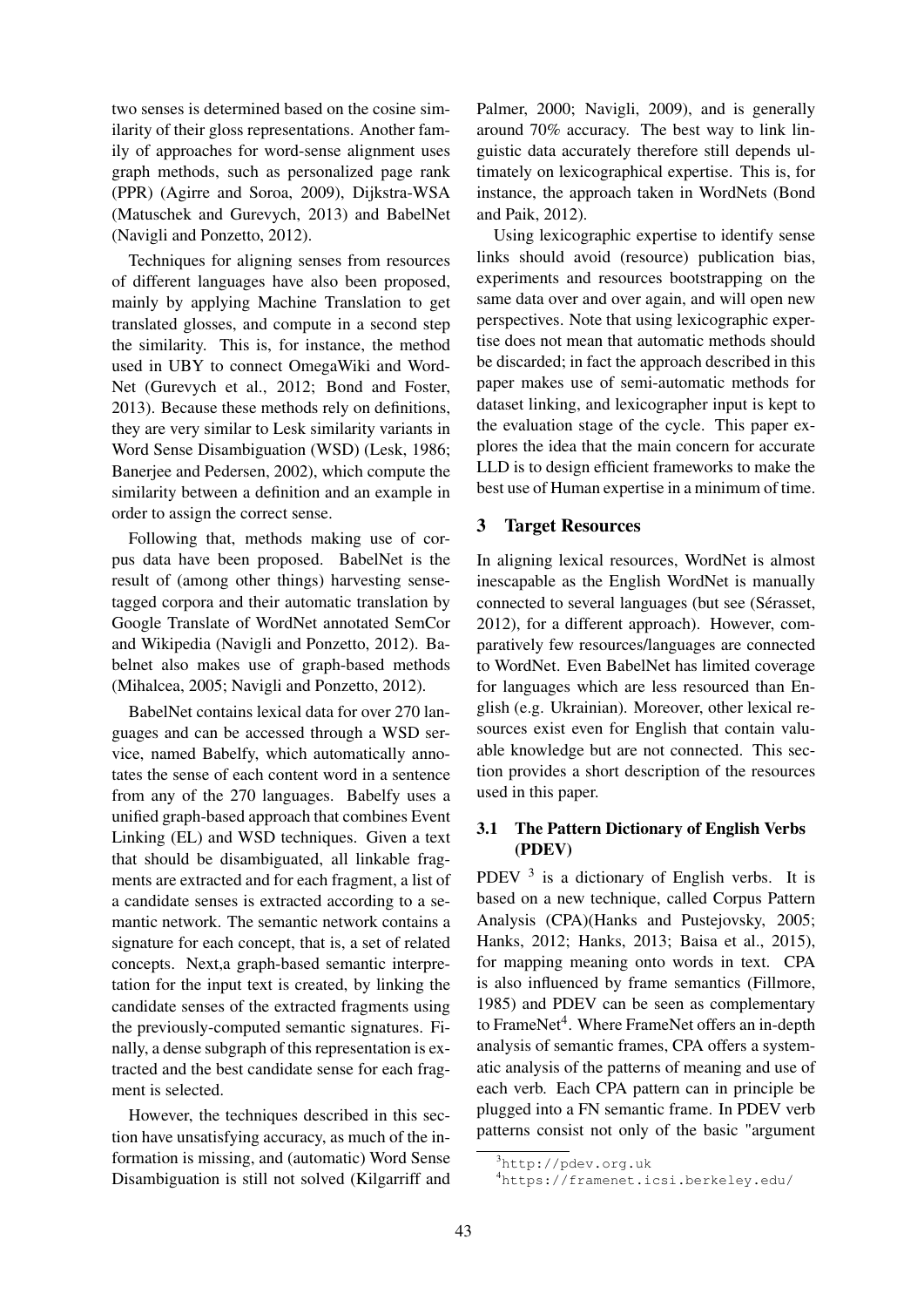structure" or "valency structure" of each verb, but also of subvalency features, where relevant, such as the presence or absence of a determiner in noun phrases constituting a direct object. Each argument in a PDEV pattern is populated with Semantic Types (taken from a shallow semantic ontology<sup>5</sup>) indicating the preferred semantic set of entities which are prototypically found in each slot. PDEV is a unique resource in this regard. It is also the output of a corpus-based lexicographical approach and provides extensive sets of examples from real language data.

PDEV has recently been converted into RDF (El Maarouf et al., 2014) using the lemon model (McCrae et al., 2011). PDEV-lemon contains 17,634 triples, 3,702 patterns/senses for 984 entries and the dump obtained for this paper covers an up-to-date lexicon of 1,273 entries and 4,531 patterns/senses.

### 3.2 Chinese Open Wordnet (COW)

The Chinese Open Wordnet (COW) is a large scale, free dictionary for Mandarin Chinese (Wang and Bond, 2013). COW was created to address the main limitations of other Chinese WordNets, namely the coverage and the quality of the data. To achieve this, a three-phase procedure was applied:

- 1. data was extracted from the Wikitionary<sup>6</sup> and merged with SEW (Southwest University WordNet) (Xu et al., 2008),
- 2. manual check was performed on the translations, and
- 3. the semantic relations were also checked manually.

Currently, COW includes 42,315 synsets with 79,812 senses and 61,536 unique words.

#### 3.3 Slovnyk Dictionary

Slovny $k^7$  is a multilingual dictionary that supports bilingual translation among 32 languages. For a word in a source language, Slovnyk provides the corresponding translation in the target language according to the most common sense of the source word. In contrast to WordNet, Slovnyk does not provide grammatical information, sense information, or semantic relation between terms. In this paper, we obtained a subset of Slovnyk for two language pairs: English - Ukrainian, and

Ukrainian - Spanish. This has been converted into RDF, with a separate lexicon for each language using the lemon model (McCrae et al., 2011), and a translation set for each language pair<sup>8</sup>.

#### 3.4 Apertium

As Slovnyk mainly contains nouns and noun phrases, we automatically extracted verbs from the Apertium Russian-Ukrainian bilingual lexicon<sup>9</sup>. Apertium (Corbí Bellot et al., 2005) was an opensource rule-based Machine Translation platform, which therefore heavily relies on bilingual lexica and grammars. It is now supported by an online community $10$ . This method enables to collect 1,215 different verbs, which were integrated into the Slovnyk Ukrainian dictionary.

#### 3.5 Corpora

We use two corpora in our experiments. The first is the British National Corpus (BNC) (Burnard, 2007), a large reference corpus of British English (100 million words). We use the version that is available through PDEV and because it is annotated with pattern numbers.

The second corpus is OPUS, an aligned multilingual corpus containing various sources for 92 languages (Tiedemann, 2009). We focus on the Ukrainian-English pair which contains movie subtitles and technical software documentation (3.3 million words) made available through the SketchEngine query system (Kilgarriff et al., 2014).

## 4 WordNet senses as interlingual links

We present a cross lingual approach to establish links between lexical semantic resources (LSRs) and corpora.

Our approach is fairly standard in this respect as it aims to use WordNet (WN) as a multilingual index between languages. This approach requires two steps:

- 1. identify appropriate WN senses for each sense in each resource
- 2. link all entry pairs with a sense in common

The resulting translation pairs are the pairs which have a WN sense in common. This method can be applied to Open Multilingual WordNet. In this experiment we use COW, the Chinese Open

<sup>5</sup>http://pdev.org.uk/#onto

<sup>6</sup>https://www.wiktionary.org/

<sup>7</sup>http://www.slovnyk.org/

<sup>8</sup>http://datahub.io/dataset/rdf-uk-es

<sup>9</sup>http://wiki.apertium.org/wiki/

Russian\_and\_Ukrainian

<sup>10</sup>apertium.org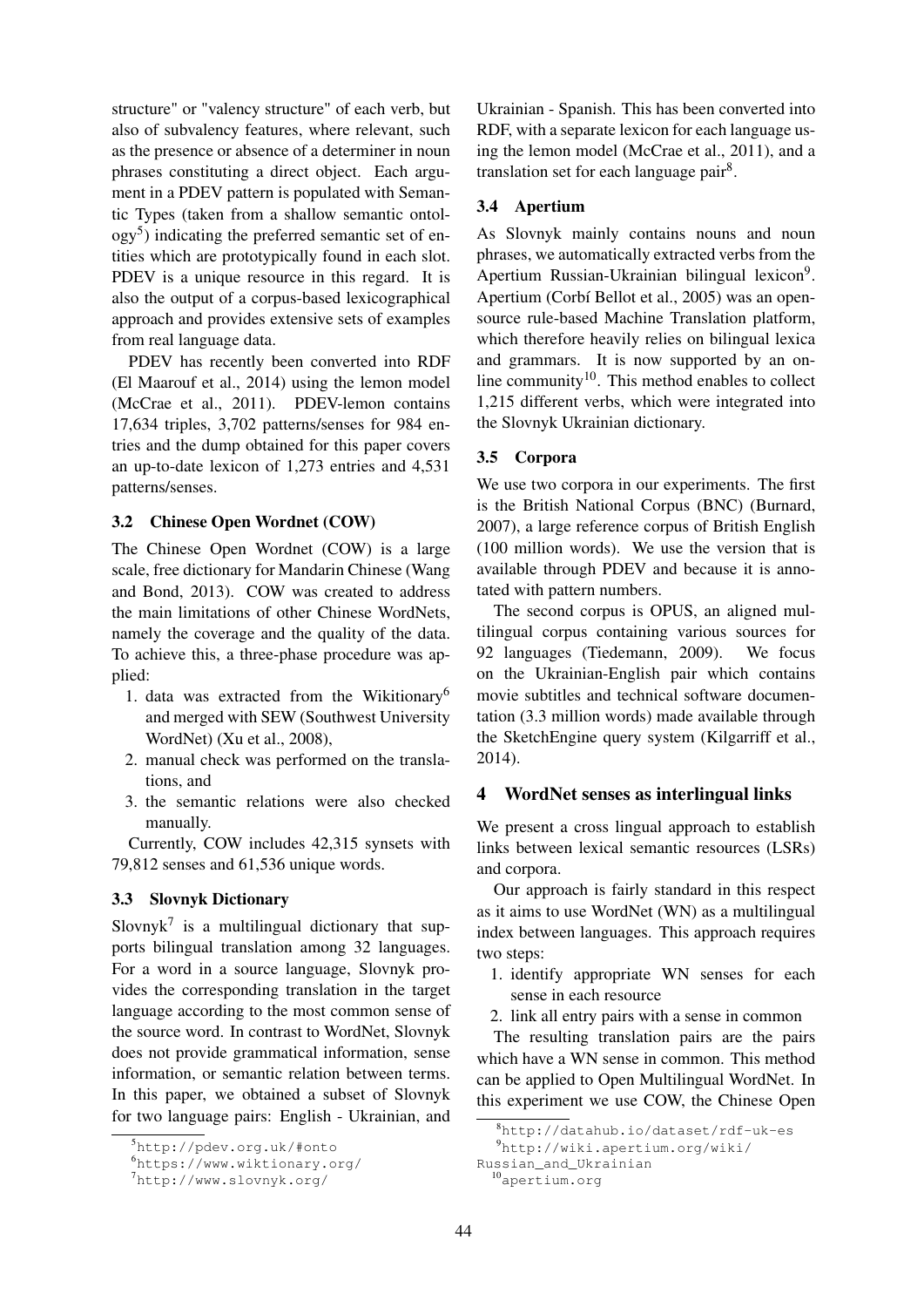WordNet, which provides links between Chinese words and WN senses (manually checked). The general workflow is illustrated in Figure 1



Figure 1: Approach workflow

## 4.1 Word Sense Disambiguation for Wordnet sense harvesting

PDEV is an isolated resource in the linked data cloud, so the links to WordNet need to be created. However it possesses its own sense-tagged corpus, which means that if the WordNet sense of the verb in one of these examples is correctly disambiguated, the pattern sense can be mapped to a WN sense. In order to do that, we mainly used the Babelfy  $API<sup>11</sup>$ , which provides a disambiguation service that outputs a BabelNet sense for each content word. Since BabelNet builds on WordNet for verbs, the WN sense can straightforwardly be derived from the BabelNet sense. Thus all that is needed is an example of a sense from PDEV, in order for Babelfy to identify the relevant sense. This can be performed for any of the 271 languages covered by Babelfy.

However, this technique has its limits, since, as we discovered in our initial experiments, it is not possible to simply query Babelfy on any language and build bilingual lexica by collecting common senses. In fact, the languages targeted in the GuanXi network (Chinese and Ukrainian), have poor support and either need query pre-processing, or more lexical coverage. This is the reason why we made use of various data sources in combination: in order to link English with Chinese, we rely on the WN sense links provided in COW.

## 4.2 Beyond WordNet: Example-based sense mapping

For less resourced languages such as Ukrainian, which are not linked to WordNet, we propose

an alternative example-based method, which consists in taking a non-English example and annotating relevant e.g. Ukrainian tokens with a pattern sense. Thus, we can harvest a sense for a Ukrainian verb (the pattern) and a link between English and Ukrainian (the translation) at the sense level.

The reason for using this approach is that we consider that PDEV patterns are very reliable representations of sentence meaning: as opposed to a standard definition or gloss, it specifies the contextual conditions of use in great detail, which is of great help to the annotator. Obviously, this will provide an incomplete picture of the language (since some senses which may be specific to a non-English language, with the consequence that finergrained semantic preferences, may not be discovered with this technique), and cannot be used to identify translations which map to different parts of speech.

In this context, we can leverage examples from parallel corpora, which already provide translation candidates in context. This greatly decreases the workload on human annotation and provides a controlled framework for verb translation.

## 5 The Multilingual Corpus-Lexicon Model

#### 5.1 Resources Types for Language Learning

The main type of resources that are connected in the GuanXi network are corpora, lexica and ontolgies (including taxonomies). Thanks to the concept of Linked Data, this network allows the extraction of multiple datasets resulting from different views on the network. Thus, it is possible to extract examples for senses, but also examples where a given semantic type is the subject of a verb, etc. Currently, only the verb token in the corpus example can be directly linked to lexical entries, but we intend to multiply annotations on examples in a semi-automatic way in order to enable the retrieval of other entities in each examples. Particularly we plan to include the Semeval 2015 dataset for Task  $15^{12}$ , which includes annotations for 4,529 sentences, which can be straightforwardly mapped to both syntactic (syntactic relations) and semantic (semantic types) classes of PDEV-lemon.

We are particularly keen on using corpus examples because the end users of this resource, lan-

<sup>11</sup>http://www.babelfy.org/

<sup>12</sup>alt.qcri.org/semeval2015/task15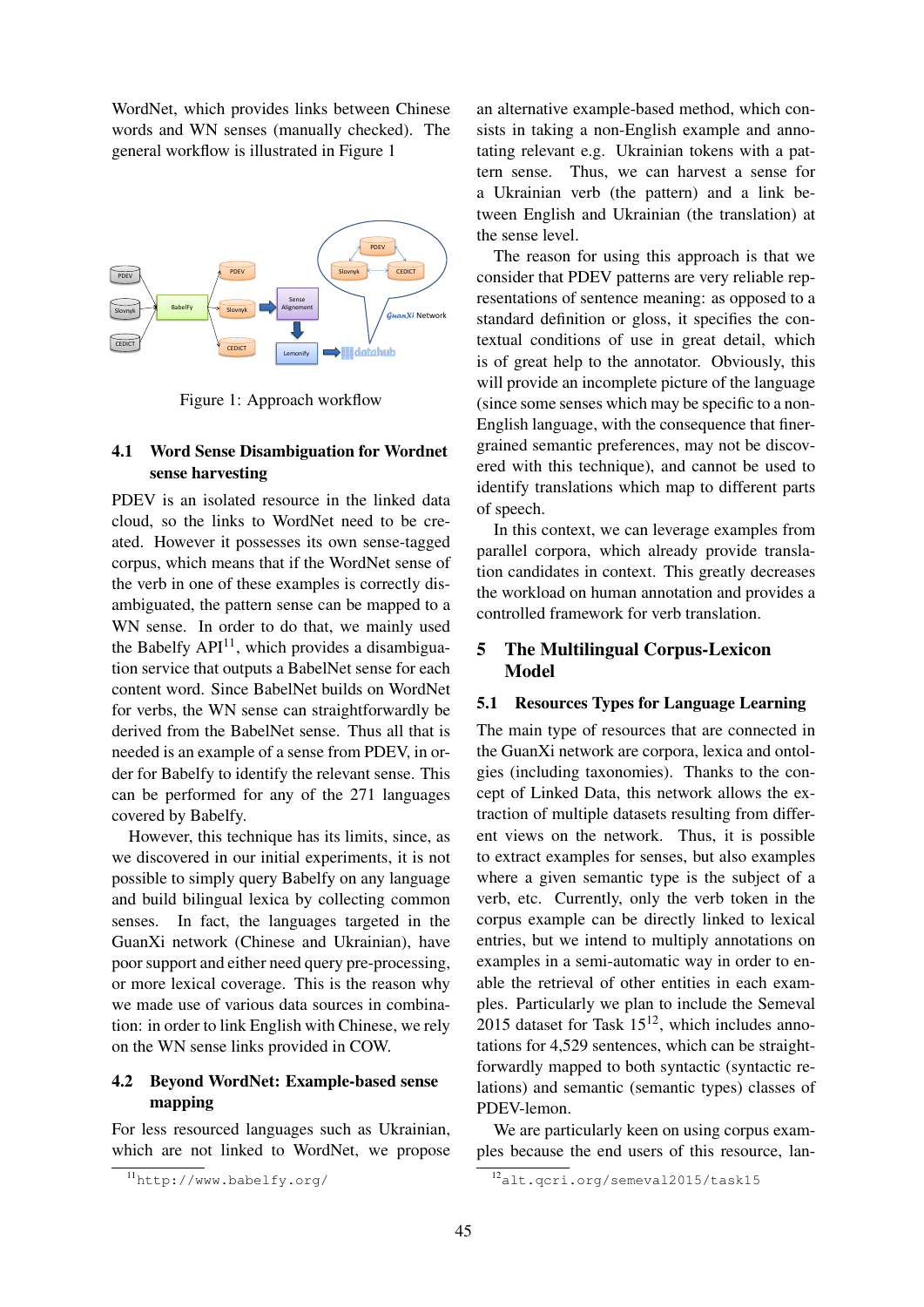guage learners, need to work on/with real language use. PDEV provides the list of patterns that are most commonly used in English, i.e. those which a foreign speaker should learn in priority. In fact, it is possible to design a progressive learning curriculum, since PDEV provides percentages of uses of each pattern of each verb. PDEV also classifies examples according to whether they are normal pattern uses or creative and figurative uses. Selecting appropriate examples is therefore greatly facilitated by this prior massive manual work.

#### 5.2 The GuanXi Framework

These resources can all be integrated into a data model. We use the lemon framework (McCrae et al., 2011) to represent the lexicons and the NIF model (Hellmann et al., 2013) to represent corpus data. Lemon has a relation for creating links between senses and examples but the example class is not structured. The ability to isolate a word from a sentence in order to refer to it, or to appropriately annotate a sentence part with links to features of an entry is instead provided by the NIF model. The main principle of lemon is to provide a model which enables the separation of lexical information from semantic information as provided in ontologies. The GuanXi network is connected to 8 ontologies and lexinfo<sup>13</sup>. Finally we use the translation<sup>14</sup> module described in (Gracia et al., 2014) as the translation framework for bilingual lexicons.

The resulting multilingual corpus-lexiconontology data model of the GuanXi is illustrated in Figure 2. As can be seen, we use a new relation *kwic* (Key Word In Context) to relate a particular token of a sentence in NIF representation with a lexical sense in a specific language. This link makes it possible to have a simple but powerful link between the corpus and the lexicon, without having to rely on external ontologies, in line with lemon principles. The translation set helps to connect various equivalent senses of words from different languages. The figure also shows the structure of PDEV verb entries and the links between the lexicon and the ontologies. It is worth noting that we only use the ontology part of FrameNet (the frame and frame elements), which is connected to a concept in the PDEV ontology.

#### 6 Evaluation

### 6.1 Automatic evaluation through clustering similarity

The Babelfy system provides state of the art performance on Word Sense Disambiguation (WSD) (Moro et al., 2014). However, WSD systems can experience a significant drop in performance when evaluated on unseen data, and generally have very different results on different datasets.

Since the quality of the links of the GuanXi network depends on Babelfy's ability to identify the right BabelNet synset in context, we set up an experiment to automatically assess the quality of this disambiguation. Since each PDEV pattern is connected with a set of examples, we submitted these examples (to the maximum of 5 per pattern) for disambiguation to Babelfy and extracted the BabelNet synset.

In order to evaluate the quality of the mappings, we used the B-cubed definition of Precision and Recall, first used for coreference (Bagga and Baldwin, 1999) and later extended to cluster evaluation (Amigó et al., 2009). Both measures are averages of the precision and recall over all instances. To calculate the precision of each instance we count all correct pairs associated with this instance and divide by the number of actual pairs in the candidate cluster that the instance belongs to. Recall is computed by interchanging Gold and Candidate clusterings<sup>15</sup> (Eq. 1).

| $Precision_i = -$ | Pairs <sub>i</sub> in Candidate found in Gold |
|-------------------|-----------------------------------------------|
|                   | Pairs, in Candidate                           |
| $Recall_i = -$    | Pairs, in Gold found in Candidate             |
|                   | Pairs <sub>i</sub> in Gold                    |
|                   | (1)                                           |

Table 1 compares Babelfy with standards WSD algorithms such as Simple Lesk (Lesk, 1986) or Adapted Lesk (Banerjee and Pedersen, 2002)<sup>16</sup>, taking into account the full sentence. Every system beats the baseline, Baseline1, which consists in assigning all examples the same sense (i.e. without account of context). According to Bcubed F-score, Adapted Lesk provides clusterings which are the most similar to PDEV.

<sup>13</sup>http://lexinfo.net/

<sup>14</sup>http://purl.org/net/translation.owl

<sup>&</sup>lt;sup>15</sup>A clustering is the set of clusters that a particular method outputs.<br><sup>16</sup>This

study uses the pywsd imple-<br>for more details, see (Tan, mentation; for more details, see (Tan, 2014)https://github.com/alvations/pywsd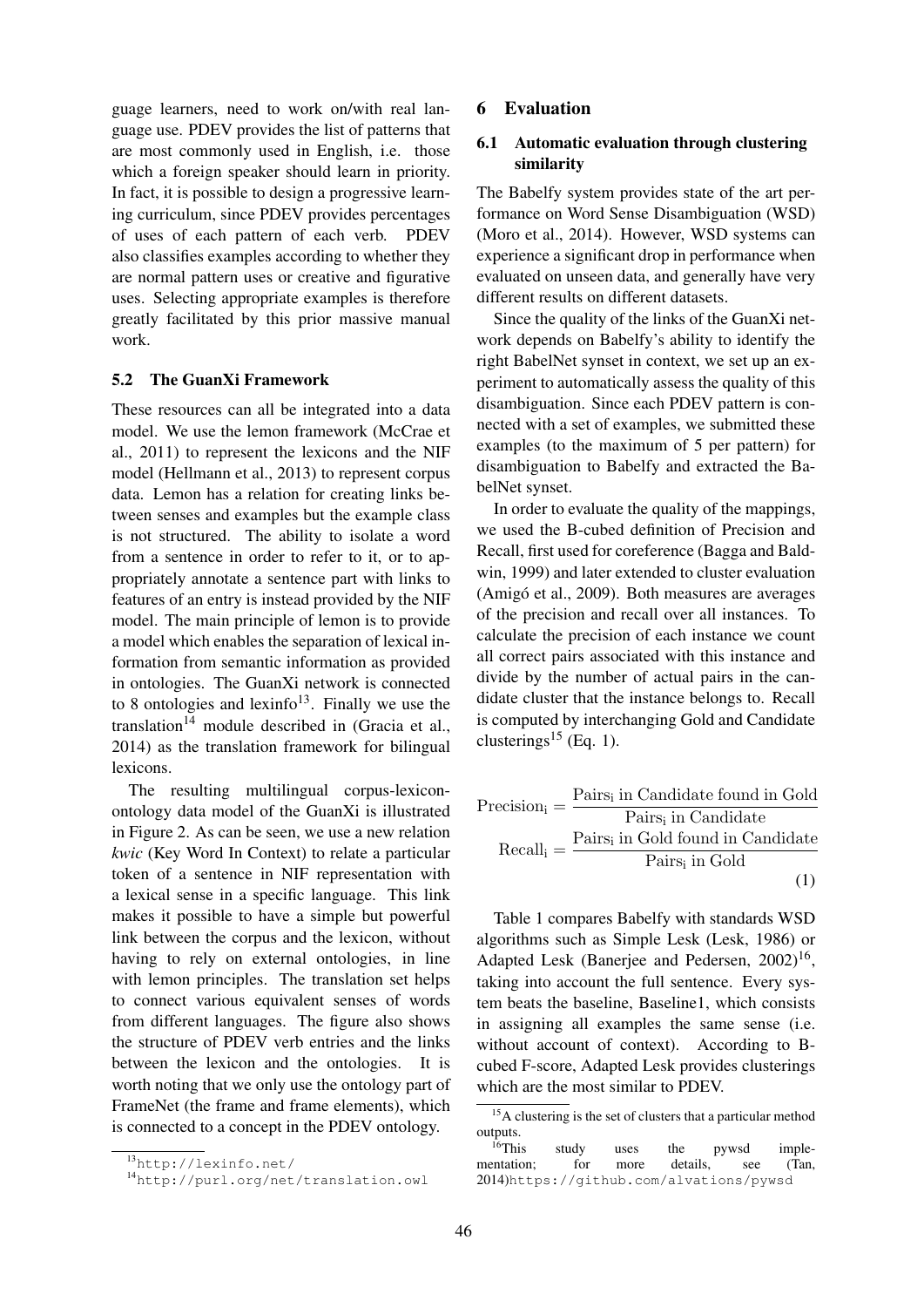

Figure 2: Guanxi Data Model

| <b>System</b>       | $\mathbf{B}^3$ F-score |
|---------------------|------------------------|
| Cosine Lesk         | 0.470                  |
| Baseline1           | 0.472                  |
| Orig Lesk           | 0.579                  |
| <b>Babelfy</b>      | 0.639                  |
| Simple Lesk         | 0.655                  |
| <b>Adapted Lesk</b> | 0.656                  |

Table 1: Results for WSD on full sentence using B-cubed F-score.

This evaluation calls for two warnings. First, evaluating the clusterings of two methods or resources tells in theory nothing about the quality of these clusters: a system might well cluster tokens identically to the reference but provide wrong pointers to WordNet definitions or senses. However in practice, assuming that good clusterings gives a strong indication of quality is a reasonable assumption.

The second warning is that clusters obtained from PDEV do not necessarily signal sense differences. Therefore the algorithm might well be correct in assigning to 2 different patterns, one and unique WordNet sense. However, as opposed to other clustering evaluation measures (see e.g.

| Context    | $\mathbf{B}^3$ F-score |
|------------|------------------------|
| $Size=1$   | 0.633                  |
| $Size = 2$ | 0.666                  |
| $Size = 3$ | 0.668                  |
| $Size = 4$ | 0.666                  |
| $Size = 5$ | 0.662                  |
| Baseline1  | 0.472                  |

Table 2: Optimising context size for Babelfy WSD using B-cubed F-score.

Measure Of Concordance (Pfitzner et al., 2009)), the B-cubed measure tends to attenuate the impact of this kind of cases.

We decided to use the Babelfy system for WSD, mainly because it returns BabelNet synsets, thereby providing access to many resources, and because previous evaluations have shown the effectiveness of the algorithm. So we proceeded to optimize the query system by identifying the best size for a query.

We submitted six sets of queries: queries which included one context word (on each side of the target word) in addition to the target word, but also two, three, four, and five context words, and the full example. Table 2 shows that the optimal size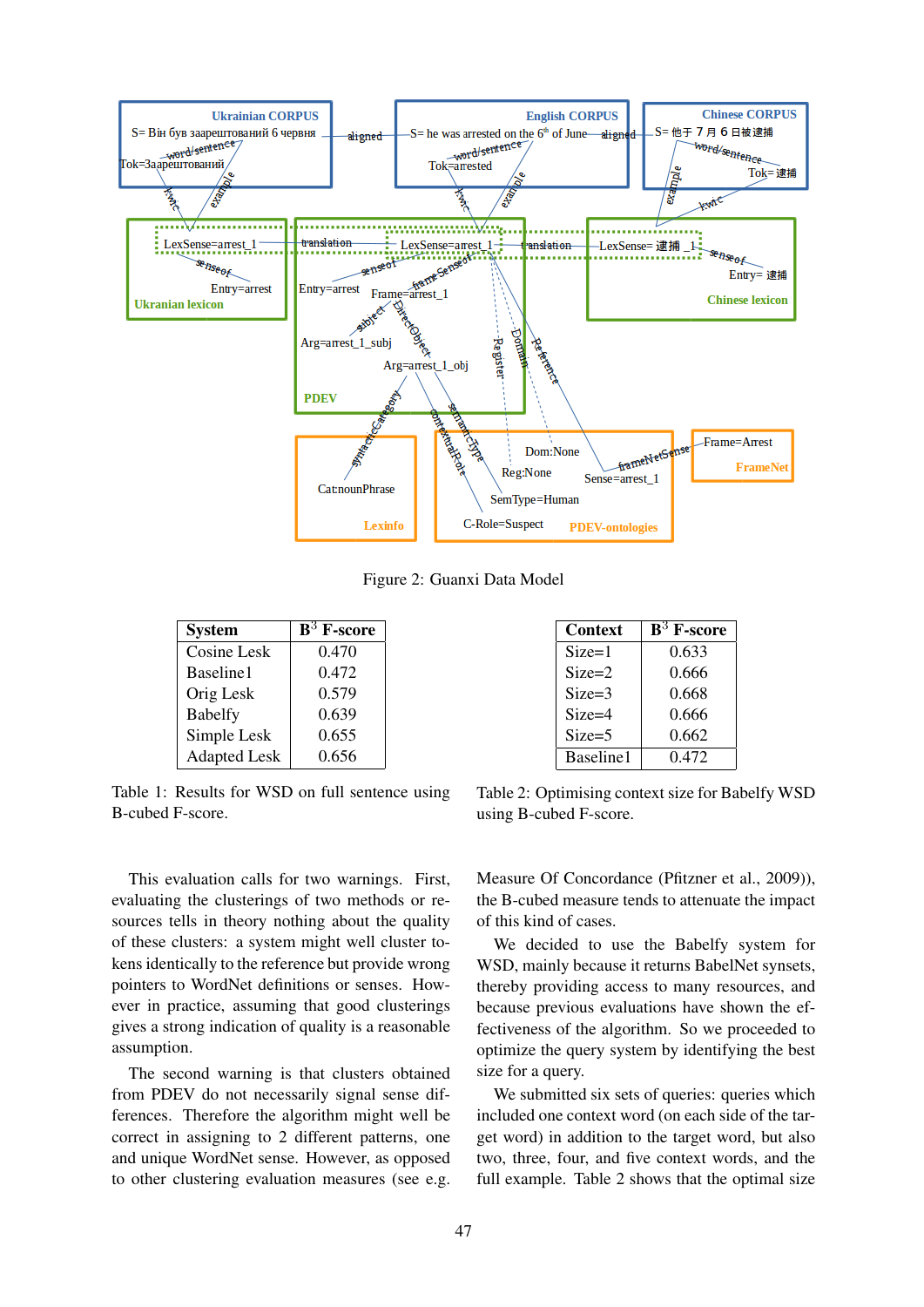of context for Babelfy is 3 words on each side of the target word, and no benefit is obtained by taking into account more context; on the contrary, the performance tends to decrease, to the point that it is almost equivalent to a context size of 1.

### 6.2 Chinese manual evaluation

We generated a small corpus of examples for each PDEV pattern, with maximum 5 examples per pattern. This covered 4,532 patterns of 1,274 verbs. We used Babelfy with the best setup  $(+\text{-}73$  words) to get the WN synsets.

Out of 19,651 English queries, Babelfy returned links to WordNet except for 279 examples (NA), and 216 "null" WN senses (95 verbs, 88 nouns, 30 adj, and 3 adverbs), meaning a coverage rate of 97.5% (4,469 patterns for 1,240 verbs). With respect to null verb synsets, these are senses from the Wiktionary that have not been mapped to a WordNet synset. For example, *rewind* with the gloss *to wind (something) again*, also exists in WordNet with the gloss *rewind (wind (up) again) 'the mechanical watch needs rewinding every day'*. Example (1) illustrates a case of NA concerning verb *abduct*, which is probably due to a processing error or threshold on the Babelfy API.

(1) Police believe he died a few hours after he was abducted .

Our version of COW contains 80,010 wordsynset pairs, covering 61,535 Chinese words and 42,315 English synsets. Out of these, 1,214 COW different links to WN overlapped with those obtained with Babelfy. 10,796 examples (55%) could be matched with a common WN synset, covering 2,918 patterns (65%) for 807 entries (65%).

We then proceeded to evaluate the accuracy of the English-Chinese sense links by assessing manually for each example whether the Chinese translation could be substituted to the English verb in a translation of the whole sentence into Chinese. To simplify the task, we reduced the data in the following two ways:

- Only one Chinese word was used as a translation of a synset (for example 鼓动, 挑起, and 煽动all map to 02585050-v glossed as "try to stir up public opinion", according to COW), initially randomly selected (we selected only 鼓动, when Babelfy disambiguated a given verb use as 02585050-v).
- Redundant examples were removed from the evaluation on the grounds that because they

are all examples of the same pattern, the validity of one translation should be valid for all other examples.

The results show that 1,598 (4,872 over the whole set of examples) examples were correct, and 2,079 were wrong (5,920). This covers 743 verbs and 869 Chinese words for 1,468 PDEV patterns/senses and 959 WN synsets.

The benefits of this method are to get a finegrained evaluation of sense links between Chinese words and WordNet senses based on examples. Errors can either be explained by a wrong mapping in COW, but most realistically, the experience of the Chinese annotator is that Chinese translations in COW are context-insensitive, and are only wrong in that sense. This is generally a consequence of the concept of synset which groups words sharing similar meanings, but where members of the synset cannot strictly be substituted in every context (there are no exact synonyms in natural languages).

An example-based approach provides the missing piece of the puzzle. Because examples are linked to patterns, we can also transfer the semantic structures (arguments) from English to Chinese, in order to draft automatically entries for Chinese words as part of a multilingual pattern dictionary. For example, 鼓动was correctly found to link to the second pattern of *agitate*, and we can therefore suggest that when this Chinese verb has [[Anything]] as subject and either [[Human]], [[Institution]] or [[Animal]] as direct object, it means "[[Anything]] makes [[Human | Institution | Animal]] feel anxious, alarmed, or nervous"as in "The Admiralty was sorely agitated by the shipwrights' custom of taking 'chips'."

Last but not least, this method also allows to collect more than one WN sense for a given pattern sense. Thus whenever two patterns point to the same synset, it entails that they are semantically similar, and that PDEV is making a distinction where WordNet isn't, and vice versa. Thus, both patterns of verb *fidget* map to the same WN synset 02058448-v "move restlessly", but PDEV makes a distinction between fidgeting with a [[Physical Object]] and the intransitive use. This method also enables to harvest similarities between patterns belonging to different verbs such as *cooling* and *chilling* in the spirit of WN synsets.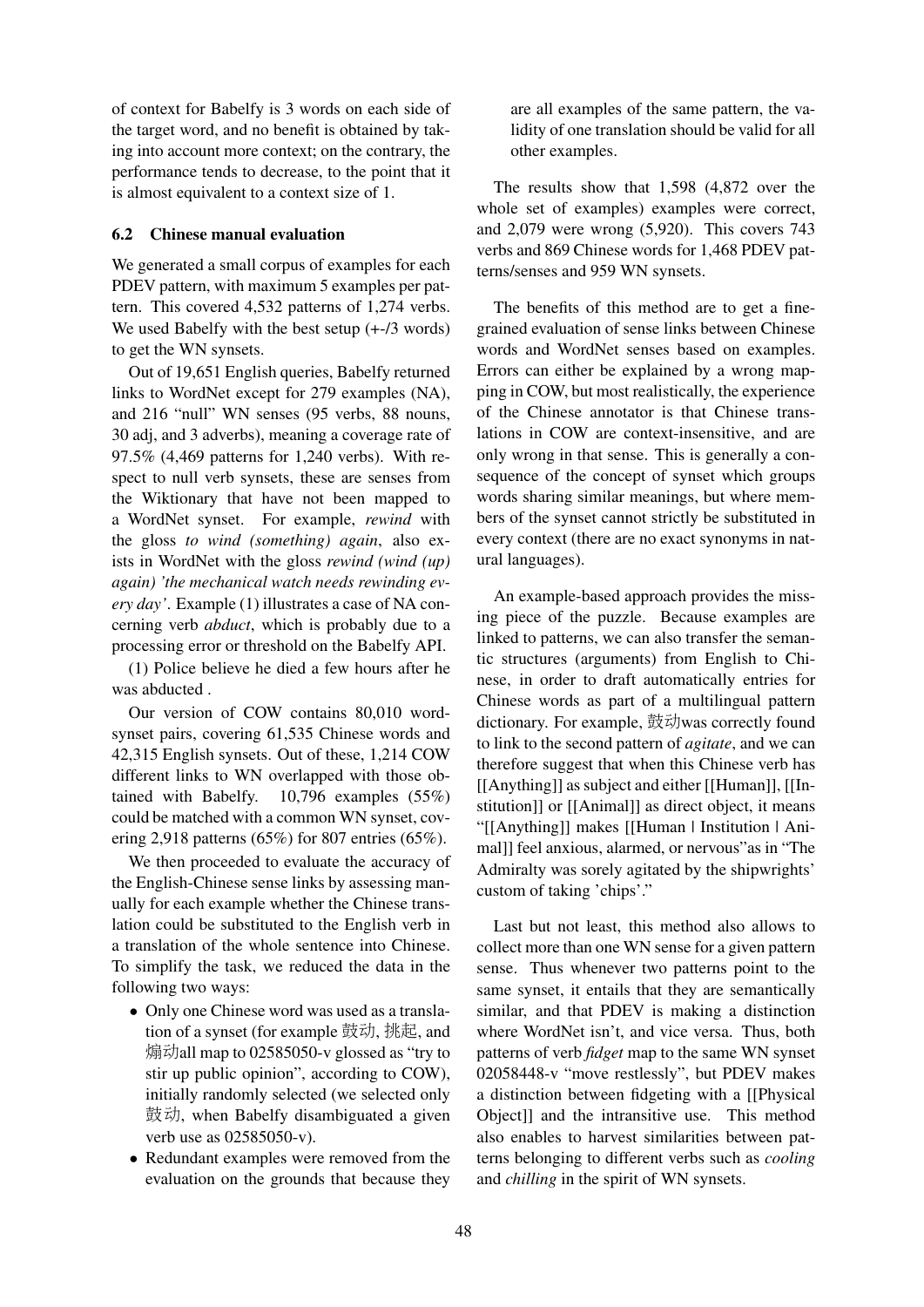#### 6.3 Ukrainian manual study

We attempted to use the Babelfy disambiguation system for Ukrainian. However, Ukrainian is a less resourced language, and Babelfy returned very few hits, probably because of the limited success or availability of tokenization, part of speech tagging tools, as well as the low coverage of existing lexical resources for Ukrainian. We submitted 20 sentences and only two Ukrainian verbs returned results, but were translated to nouns.

However, we proceeded to evaluate whether parallel resources could reliably be used by lexicographers to automatically draft bilingual dictionaries, and in our case, to align PDEV to Ukrainian. We used the SketchEngine (Kilgarriff et al., 2014) to extract verbs from the OPUS aligned corpus and presented the lexicographer with the Ukrainian word and the sentence pair. The lexicographer's task was to identify the word in the English sentence which translated the Ukrainian verb, if any, and look up in PDEV if a pattern number could be matched.

The evaluation revealed that, out of 100 examples, 36 were problematic:

- 17 cases were pre-processing issues where no English sentence was presented to the user. The lexicographer translated and aligned them to PDEV but could not evaluate the English alignment.
- 9 verbs did not have a direct equivalent in the English translation.
- 6 verbs had problematic English translations, including not appropriate, bad, or incorrect translations. These were corrected and mapped to PDEV.

Thus 64% of examples could be used to link Ukrainian with English. However, only 17% of examples (10% without human intervention) matched an existing PDEV entry, which accounts for 63 verbs not being described yet in PDEV. An example of a satisfactory link is illustrated in examples (2a) and (2b).

(2a) Якщо буде позначено цей пункт, КЗб не буде висувати лоток з носієм відразу після завершення запису.

(2b) If this option is checked K3b will not eject the medium once the burn process finishes .

The pattern illustrated is eject 4 (see Table 3).

Pattern [[Machine]] ejects [[Artifact]] Implicatures [[Machine]] pushes out [[Artifact]] *This is generally a case of a disc or other hardware being ejected by a computer or other technological device*

Table 3: PDEV pattern 4 of eject

## 7 Conclusion and Future Work

This paper reports on the evaluation of current linked data solutions to build a multilingual network, which integrates lexicons, ontologies, and corpora to serve Language Learning applications, especially in the process of building learning materials and activities. The paper proposes a data model for the network, in which knowledge can be conveyed from one resource to another, from one language to another. This is particularly useful for language learning, as several views on the data can be created for different audiences or different language topics (meaning, grammar, spelling, etc.). This paper focuses on sense linking for multilingual resources (English, Chinese, and Ukrainian) and proposes several methods to achieve this goal, depending on available resources. Because quality is an essential feature of such an application, the paper runs several evaluations of existing resources and state-of-the-art NLP and WSD systems. The evaluations are quite pessimistic as sense linking success is hindered by errors introduced at various stages, or insufficient coverage of lexical resources.

Extracting reliable links, however, is a major issue in Linguistic Linked Data, and there are various other methods than the ones presented in this paper to achieve it. We are particularly interested in evaluating distributional thesauri automatically constructed from corpora to identify sense candidates, as well as semi-supervised methods, where a few translated examples are provided as seeds to a bootstrapping algorithm.

Perspectives also include evaluating PDEV pattern transfers to languages such as Ukrainian and Chinese, and particularly enable an evaluation of cross-lingual verb semantic preferences. With a view on the language learning application, we intend to evaluate how images and other media can be collected and sense-linked to our network, much like what BabelNet proposes.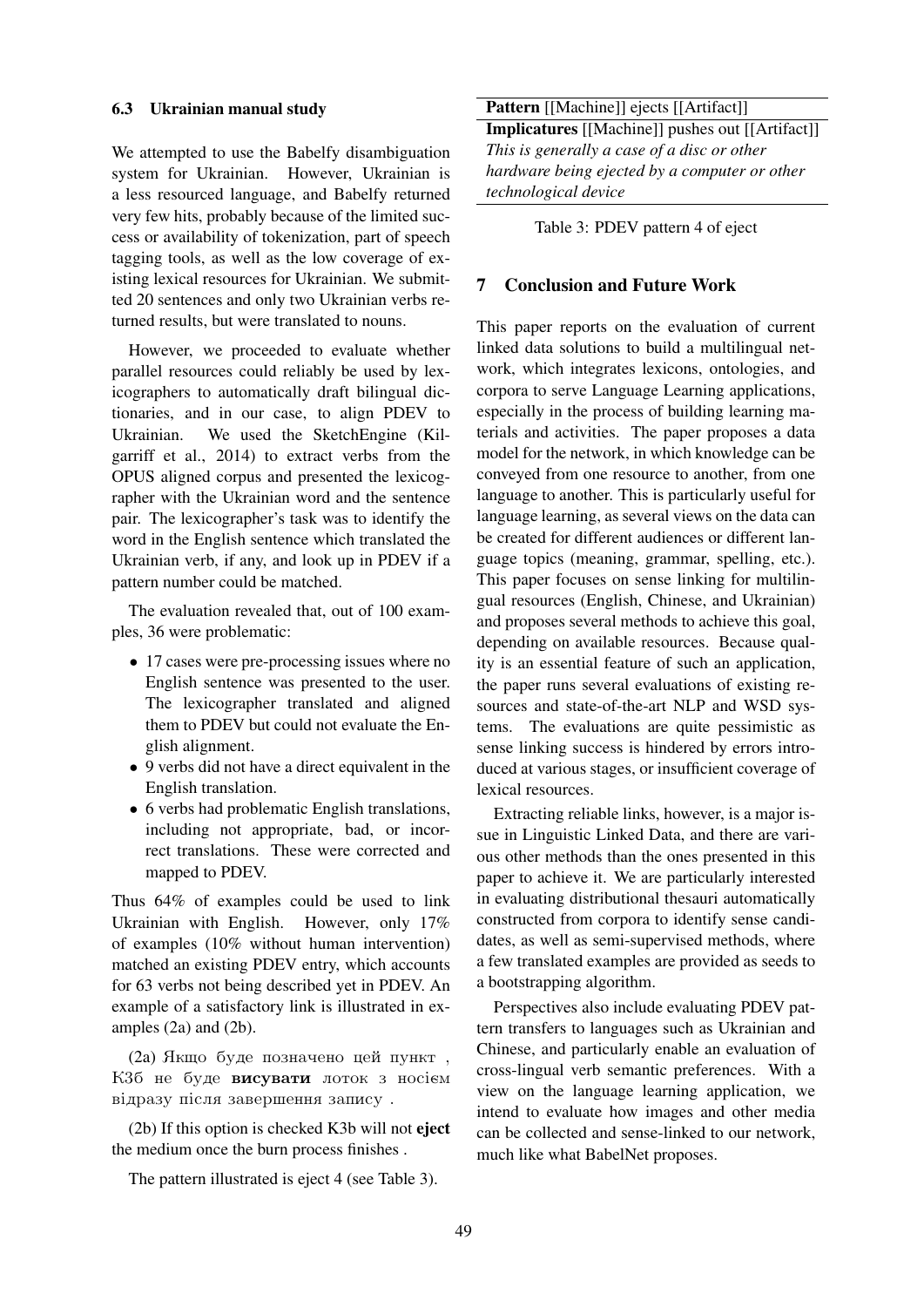#### References

- Eneko Agirre and Aitor Soroa. 2009. Personalizing pagerank for word sense disambiguation. In *Proceedings of the 12th Conference of the European Chapter of the Association for Computational Linguistics*, pages 33–41. Association for Computational Linguistics.
- Enrique Amigó, Julio Gonzalo, Javier Artiles, and Felisa Verdejo. 2009. A comparison of extrinsic clustering evaluation metrics based on formal constraints. *Information Retrieval*, 12(4):461–486.
- Amit Bagga and Breck Baldwin. 1999. Crossdocument event coreference: Annotations, experiments, and observations. In *Proceedings of the Workshop on Coreference and its Applications*, pages 1–8.
- Vìt Baisa, Jane Bradbury, Silvie Cinková, Ismaïl El Maarouf, Patrick Hanks, Adam Kilgarriff, and Octavian Popescu. 2015. Semeval-2015 task 15: A cpa dictionary-entry-building task. In *Proceedings of the 9th International Workshop on Semantic Evaluation (SemEval 2015)*, Denver, Co, USA.
- Satanjeev Banerjee and Ted Pedersen. 2002. An adapted lesk algorithm for word sense disambiguation using wordnet. In *Computational linguistics and intelligent text processing*, pages 136–145. Springer.
- Francis Bond and Ryan Foster. 2013. Linking and extending an open multilingual wordnet. In *ACL (1)*, pages 1352–1362.
- Francis Bond and Kyonghee Paik. 2012. A survey of wordnets and their licenses. In *Proceedings of the 6th International Global WordNet Conference*, pages 64–71.
- Lou Burnard. 2007. Reference guide for the british national corpus (xml edition), 2007. *URL http://www. natcorp. ox. ac. uk/XMLedition/URG*.
- Antonio Miguel Corbí Bellot, Mikel L Forcada Zubizarreta, Sergio Ortiz Rojas, Juan Antonio Pérez Ortiz, Gema Ramírez Sánchez, Felipe Sánchez Martínez, Iñaki Alegría Loinaz, Aingeru Mayor Martínez, Kepa Sarasola Gabiola, et al. 2005. An open-source shallow-transfer machine translation engine for the romance languages of spain. In *European Association for Machine Translation*.
- Ismail El Maarouf, Jane Bradbury, and Patrick Hanks. 2014. Pdev-lemon: a linked data implementation of the pattern dictionary of english verbs based on the lemon model. In *Proceedings of the 3rd Workshop on Linked Data in Linguistics (LDL): Multilingual Knowledge Resources and Natural Language Processing at the Ninth International Conference on Language Resources and Evaluation (LREC'14)*, Reykjavik, Iceland.
- Charles J. Fillmore. 1985. Frames and the semantics of understanding. *Quaderni di Semantica*, 6(2):222– 254.
- Jorge Gracia, Elena Montiel-Ponsoda, Daniel Vila-Suero, and Guadalupe Aguado-de-Cea. 2014. Enabling language resources to expose translations as linked data on the web. In *Proceedings of the Ninth International Conference on Language Resources and Evaluation (LREC-2014), Reykjavik, Iceland, May 26-31, 2014.*, pages 409–413.
- Iryna Gurevych, Judith Eckle-Kohler, Silvana Hartmann, Michael Matuschek, Christian M Meyer, and Christian Wirth. 2012. Uby: A large-scale unified lexical-semantic resource based on lmf. In *Proceedings of the 13th Conference of the European Chapter of the Association for Computational Linguistics*, pages 580–590. Association for Computational Linguistics.
- Patrick Hanks and James Pustejovsky. 2005. A pattern dictionary for natural language processing. *Revue Française de linguistique appliquée*, 10:2.
- Patrick Hanks. 2012. How people use words to make meanings: Semantic types meet valencies. In A. Boulton and J. Thomas, editors, *Input, Process and Product: Developments in Teaching and Language Corpora*, pages 54–69. Masaryk University Press, Brno.
- Patrick Hanks. 2013. *Lexical Analysis: Norms and Exploitations*. MIT Press, Cambridge, MA.
- Sebastian Hellmann, Jens Lehmann, Sören Auer, and Martin Brümmer. 2013. Integrating nlp using linked data. In *The Semantic Web–ISWC 2013*, pages 98– 113. Springer.
- Adam Kilgarriff and Martha Palmer. 2000. Introduction to the special issue on senseval. *Computers and the Humanities*, 34:1–2.
- Adam Kilgarriff, Vít Baisa, Jan Bušta, Miloš Jakubíček, Vojtěch Kovář, Jan Michelfeit, Pavel Rychlý, and Vít Suchomel. 2014. The sketch engine: ten years on. *Lexicography*, 1(1):7–36.
- Michael Lesk. 1986. Automatic sense disambiguation using machine readable dictionaries: How to tell a pine cone from an ice cream cone. In *Proceedings of the 5th Annual International Conference on Systems Documentation*, SIGDOC '86, pages 24–26, New York, NY, USA. ACM.
- Michael Matuschek and Iryna Gurevych. 2013. Dijkstra-wsa: A graph-based approach to word sense alignment. *Transactions of the Association for Computational Linguistics*, 1:151–164.
- John McCrae, Dennis Spohr, and Philipp Cimiano. 2011. Linking lexical resources and ontologies on the semantic web with lemon. In *Proceedings of the 8th Extended Semantic Web Conference on The Semantic Web: Research and Applications - Volume*